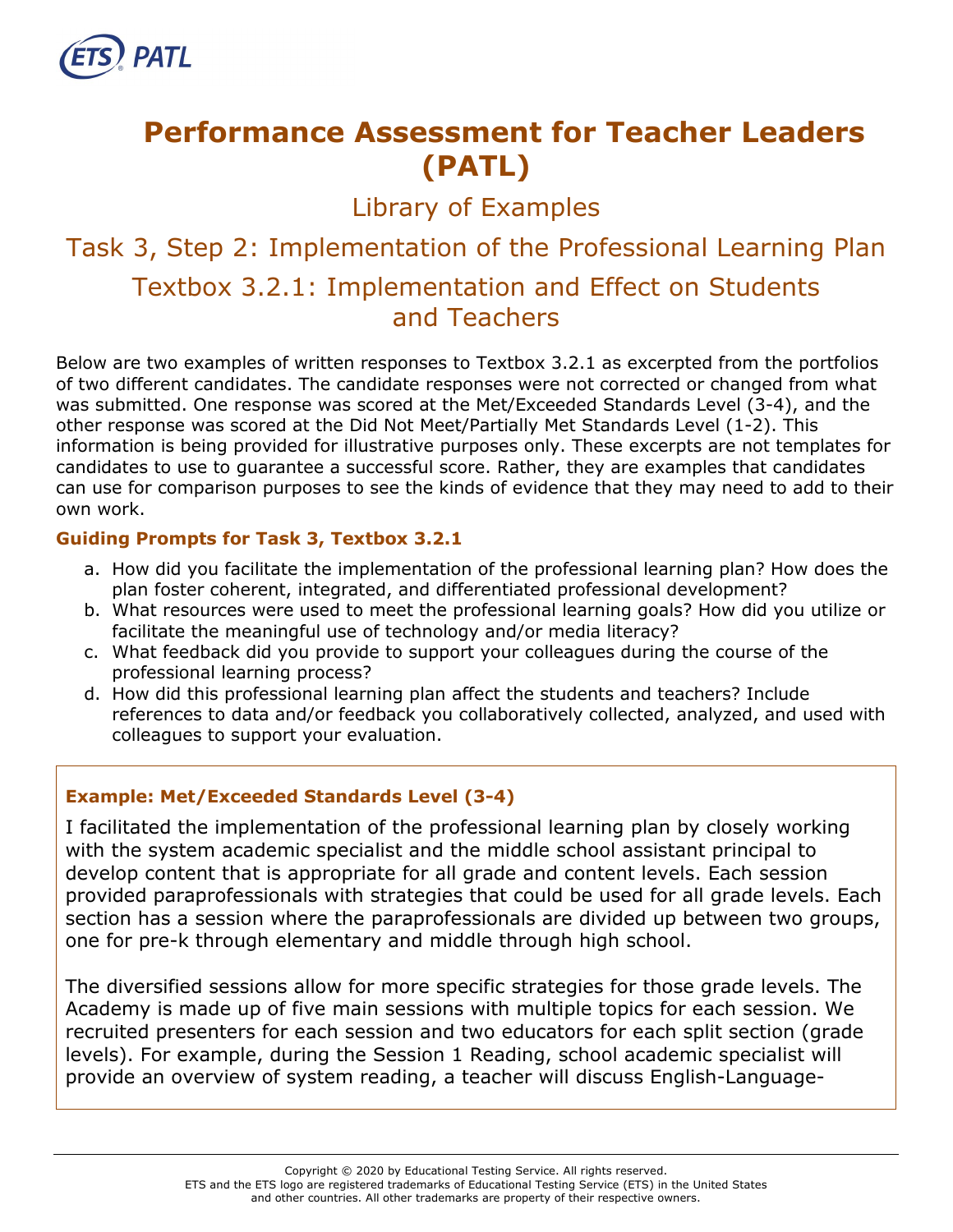#### **Example: Met/Exceeded Standards (cont'd.)**

Learners/ESOL issues and concerns, and two other teachers (K-5 and 6-12) will provide classroom strategies and activities to improve reading skills.

The main resource I used to meet the professional learning goals was the paraprofessional needs assessment and the educators who presented during the Academy. Laptops and electronic whiteboards were used during the presentations, this also allowed the paraprofessionals to learn to use the forms of technology in the classroom.

The feedback I provided to support my colleagues during the course of the professional learning plan was based in two areas. The first area I provided feedback was during the Academy agenda planning. We discussed areas of concern, such as recruiting presenters, and specifying topics of interest. I was able to share ideas, provide feedback, and we were able to collaborate and build on each other opinions. For example, a few paraprofessionals showed interest in financial concerns, so I suggested to the Academic Specialist, instead of having a major section for this topic or excluding it, we could just incorporate in one of the sections as a small session. The presenters sent me their thoughts and ideas for their presentation, we reviewed their session to make sure it wouldn't overlap with other presenters (maintain the time frame) and provided paraprofessionals with the proper information to improve their teaching skills.

The training was an opportunity for paraprofessionals to increase their ability to help educate students and assist teachers in the classroom. The best way to know the affect the training had on the paraprofessionals was by reviewing the post evaluation forms. Most statements on the evaluation for received a 4-5, indicating they agree or strongly agree.

They felt the goals and objectives of the training met their educational concerns and were able to apply what they learned to their specific job setting. They felt the presenters were organized, the facilities were appropriate, and the session schedule was appropriate for the training. The paraprofessionals believed that the strategies taught were innovative and appropriate for the training objectives, and the training was overall a successful experience. There were also comments on how they enjoyed the hands on training, such as the teaching strategies, the technology use in the classroom, and classroom management strategies.

### **Refer to the [Task 3](http://gace.ets.org/s/pdf/gace_teacher_leadership_assessment_task_3_rubric.pdf) Rubric and ask yourself:**

In the candidate's analysis of the implementation and the impact of the professional learning plan, where is there evidence of the following?

- Facilitating the implementation of a professional learning plan that fosters coherent, integrated, and differentiated professional development
- The identification of resources that meet the professional learning goals
- Facilitating the meaningful use of technology and/or media literacy
- The feedback provided to colleagues to support them in their professional development
- How the data and/or feedback was collaboratively collected, analyzed, and used with colleagues to determine how the professional learning plan affected the students and teachers

Why is the candidate's response *clear* or *moderate?*